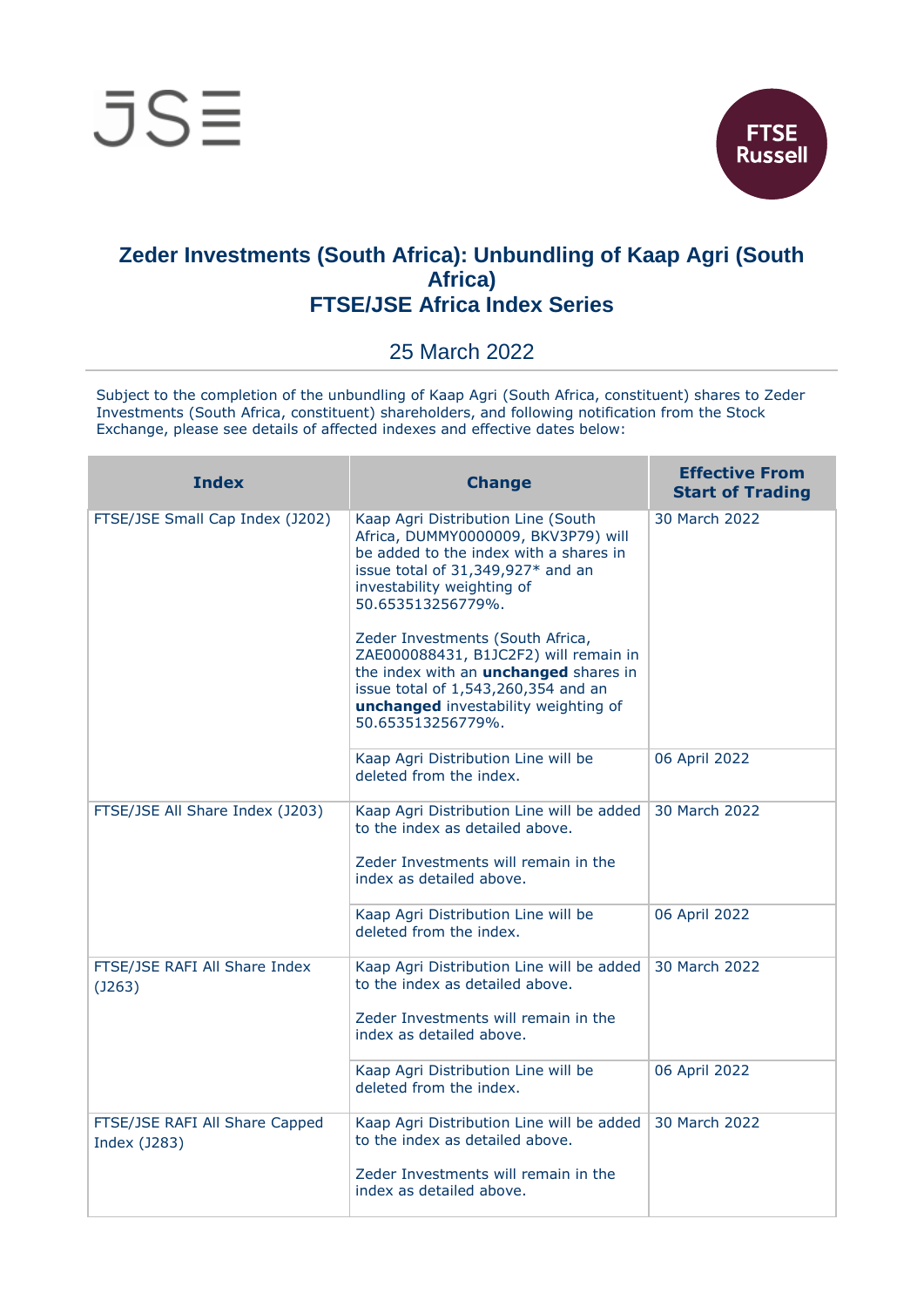| <b>Index</b>                                                       | <b>Change</b>                                                                | <b>Effective From</b><br><b>Start of Trading</b> |
|--------------------------------------------------------------------|------------------------------------------------------------------------------|--------------------------------------------------|
|                                                                    | Kaap Agri Distribution Line will be<br>deleted from the index.               | 06 April 2022                                    |
| FTSE/JSE Capped All Share Index<br>$($ J303 $)$                    | Kaap Agri Distribution Line will be added<br>to the index as detailed above. | 30 March 2022                                    |
|                                                                    | Zeder Investments will remain in the<br>index as detailed above.             |                                                  |
|                                                                    | Kaap Agri Distribution Line will be<br>deleted from the index.               | 06 April 2022                                    |
| FTSE/JSE Style Index (J330 and<br>J331)                            | Kaap Agri Distribution Line will be added<br>to the index as detailed above. | 30 March 2022                                    |
|                                                                    | Zeder Investments will remain in the<br>index as detailed above.             |                                                  |
|                                                                    | Kaap Agri Distribution Line will be<br>deleted from the index.               | 06 April 2022                                    |
| FTSE/JSE All-Share Minimum<br>Variance Index (J703)                | Kaap Agri Distribution Line will be added<br>to the index as detailed above. | 30 March 2022                                    |
|                                                                    | Zeder Investments will remain in the<br>index as detailed above.             |                                                  |
|                                                                    | Kaap Agri Distribution Line will be<br>deleted from the index.               | 06 April 2022                                    |
| FTSE/JSE All Share Comprehensive<br>Factor Index (J203CF)          | Kaap Agri Distribution Line will be added<br>to the index as detailed above. | 30 March 2022                                    |
|                                                                    | Zeder Investments will remain in the<br>index as detailed above.             |                                                  |
|                                                                    | Kaap Agri Distribution Line will be<br>deleted from the index.               | 06 April 2022                                    |
| FTSE/JSE All Share Low Volatility<br>Focused Factor Index (J203LF) | Kaap Agri Distribution Line will be added<br>to the index as detailed above. | 30 March 2022                                    |
|                                                                    | Zeder Investments will remain in the<br>index as detailed above.             |                                                  |
|                                                                    | Kaap Agri Distribution Line will be<br>deleted from the index.               | 06 April 2022                                    |
| FTSE/JSE All Share Momentum<br>Factor Index (J203MF)               | Kaap Agri Distribution Line will be added<br>to the index as detailed above. | 30 March 2022                                    |
|                                                                    | Zeder Investments will remain in the<br>index as detailed above.             |                                                  |
|                                                                    | Kaap Agri Distribution Line will be<br>deleted from the index.               | 06 April 2022                                    |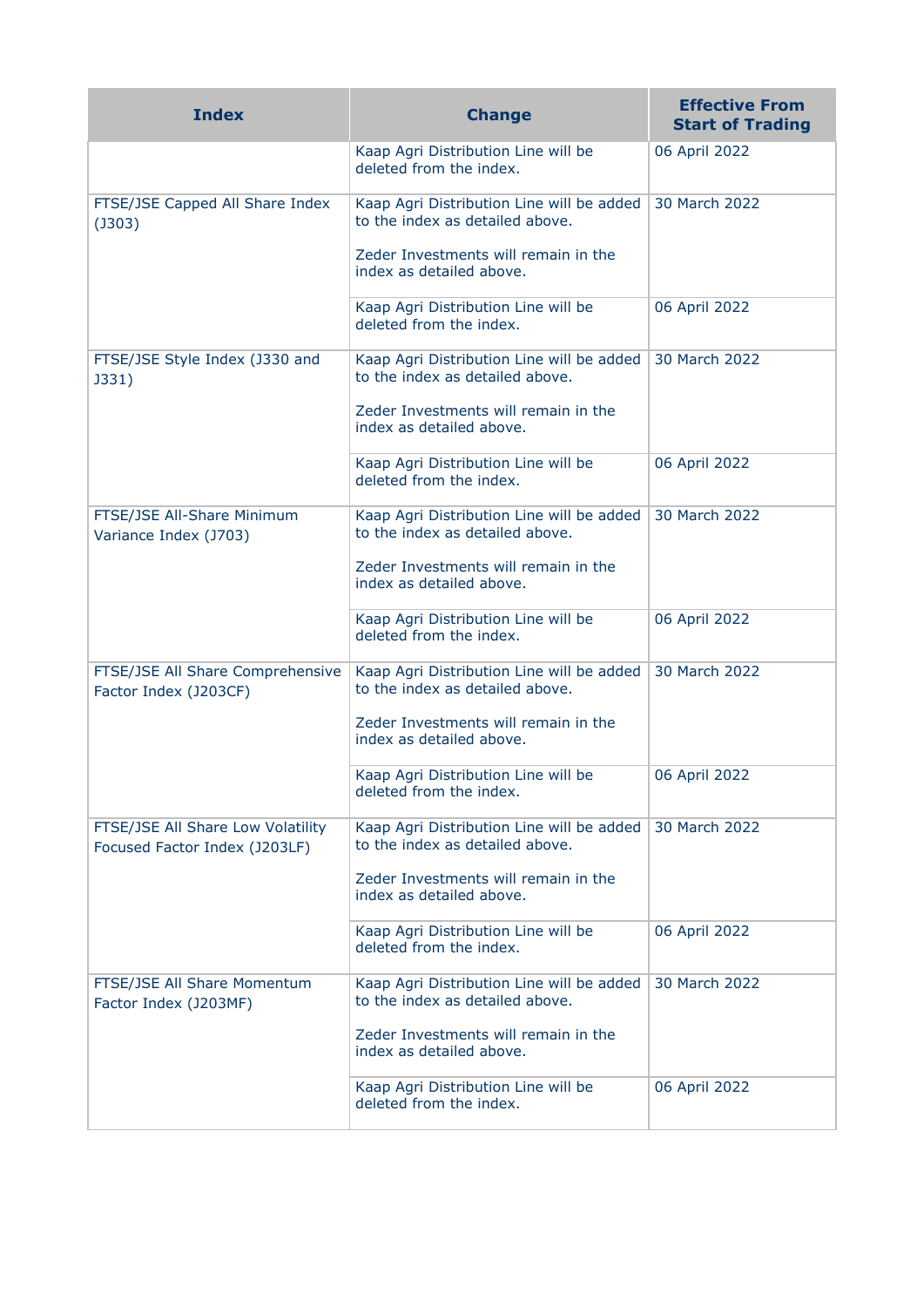| <b>Index</b>                                                   | <b>Change</b>                                                                                                                                                                                                                 | <b>Effective From</b><br><b>Start of Trading</b> |
|----------------------------------------------------------------|-------------------------------------------------------------------------------------------------------------------------------------------------------------------------------------------------------------------------------|--------------------------------------------------|
| FTSE/JSE All Share Quality Factor<br>Index (J203QF)            | Kaap Agri Distribution Line will be added<br>to the index as detailed above.                                                                                                                                                  | 30 March 2022                                    |
|                                                                | Zeder Investments will remain in the<br>index as detailed above.                                                                                                                                                              |                                                  |
|                                                                | Kaap Agri Distribution Line will be<br>deleted from the index.                                                                                                                                                                | 06 April 2022                                    |
| FTSE/JSE All Share Size Factor<br>Index (J203SF)               | Kaap Agri Distribution Line will be added<br>to the index as detailed above.                                                                                                                                                  | 30 March 2022                                    |
|                                                                | Zeder Investments will remain in the<br>index as detailed above.                                                                                                                                                              |                                                  |
|                                                                | Kaap Agri Distribution Line will be<br>deleted from the index.                                                                                                                                                                | 06 April 2022                                    |
| FTSE/JSE All Share Value Factor<br>Index (J203VF)              | Kaap Agri Distribution Line will be added<br>to the index as detailed above.                                                                                                                                                  | 30 March 2022                                    |
|                                                                | Zeder Investments will remain in the<br>index as detailed above.                                                                                                                                                              |                                                  |
|                                                                | Kaap Agri Distribution Line will be<br>deleted from the index.                                                                                                                                                                | 06 April 2022                                    |
| FTSE/JSE All Share Volatility Factor<br>Index (J203VOF)        | Kaap Agri Distribution Line will be added<br>to the index as detailed above.                                                                                                                                                  | 30 March 2022                                    |
|                                                                | Zeder Investments will remain in the<br>index as detailed above.                                                                                                                                                              |                                                  |
|                                                                | Kaap Agri Distribution Line will be<br>deleted from the index.                                                                                                                                                                | 06 April 2022                                    |
| FTSE/JSE Shareholder Weighted All<br>Share Index (J403)        | Kaap Agri Distribution Line (South<br>Africa, DUMMY0000009, BKV3P79) will<br>be added to the index with a shares in<br>issue total of 31,349,927* and an<br>investability weighting of<br>50.653513256779%.                   | 30 March 2022                                    |
|                                                                | Zeder Investments (South Africa,<br>ZAE000088431, B1JC2F2) will remain in<br>the index with an <i>unchanged</i> shares in<br>issue total of 1,543,260,354 and an<br>unchanged investability weighting of<br>50.653513256779%. |                                                  |
|                                                                | Kaap Agri Distribution Line will be<br>deleted from the index.                                                                                                                                                                | 06 April 2022                                    |
| FTSE/JSE Capped Shareholder<br>Weighted All Share Index (J433) | Kaap Agri Distribution Line will be added<br>to the index as detailed above.                                                                                                                                                  | 30 March 2022                                    |
|                                                                | Zeder Investments will remain in the<br>index as detailed above.                                                                                                                                                              |                                                  |
|                                                                | Kaap Agri Distribution Line will be<br>deleted from the index.                                                                                                                                                                | 06 April 2022                                    |